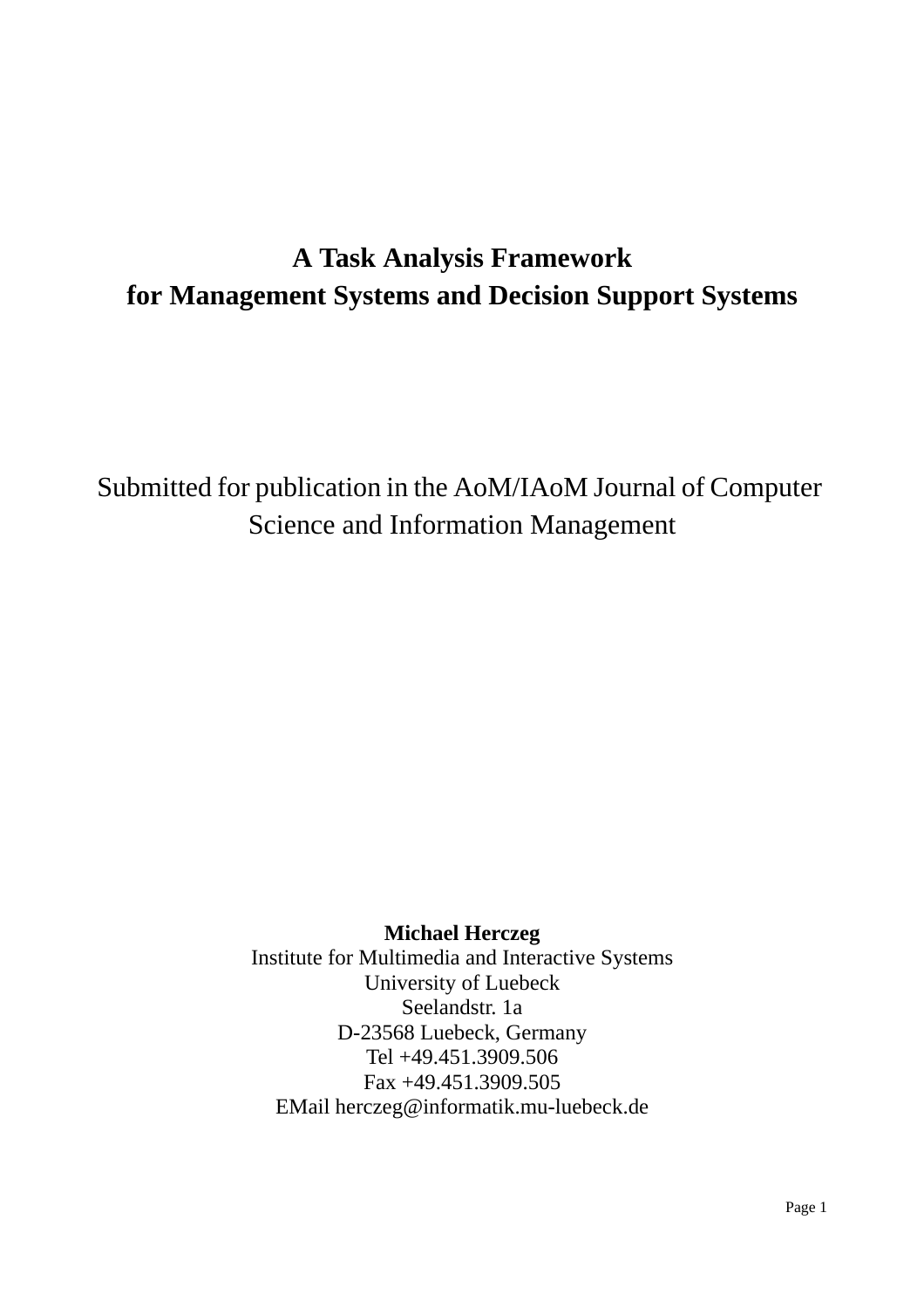# **A Task Analysis Framework for Management Systems and Decision Support Systems**

# **Abstract**

This paper describes a framework with organizational and operating concepts for the management, i.e. supervision and control of complex dynamic systems (processes), like networks, factories, power plants or transport systems. This kind of system operation has also been called supervisory control [Sheridan1987,Rasmussen1984]. All of these applications are characterized by a complex allocation of tasks between several users (operators) and machine agents (system functions).

In the case of systems to be designed, the concepts of the framework have to be transformed into application-specific terms in respect to the new management application. This step will create an application-oriented framework which allows to design new management systems in a way that they are able fulfil the operational and human requirements to fulfil the business goals. In case of existing systems to be analysed, the entities have to be transformed into the typical application terms in respect to these management applications. This will provide an application-oriented framework for an analysis to evaluate the system, identify problems, improve and optimize the system.

This framework has been developed mainly in the area of telecommunication network management and has been used to design telecommunications management system for digital broadband networks. The concepts are expected to applicable in other application areas as well.

# **Keywords**

Work System, Decision Support System, Management System, User Interface, Task Analysis, Work Flow, Work Scenario, Task, Role, Tool, Managed Object, User Qualification

# **Management Systems**

A management system is a work system [Herczeg1994]. Management systems deal with the management of the resources of a dynamic system, called the process. The work system consists of the following abstract entities (see Figure 1: Framework Entities):

**Managed Objects:** resources of the dynamic system to be managed represented by active information elements; the set of all managed objects is called the management information base (MIB)

**Tasks:** situations, where the system shall be supervised or a system state shall be changed into a defined goal state by the execution of a work procedure

**Roles:** interrelated organisational entities in the management system executing defined tasks

**Agents:** human operators or machine functions representing roles; human operators (users) are defined by their qualifications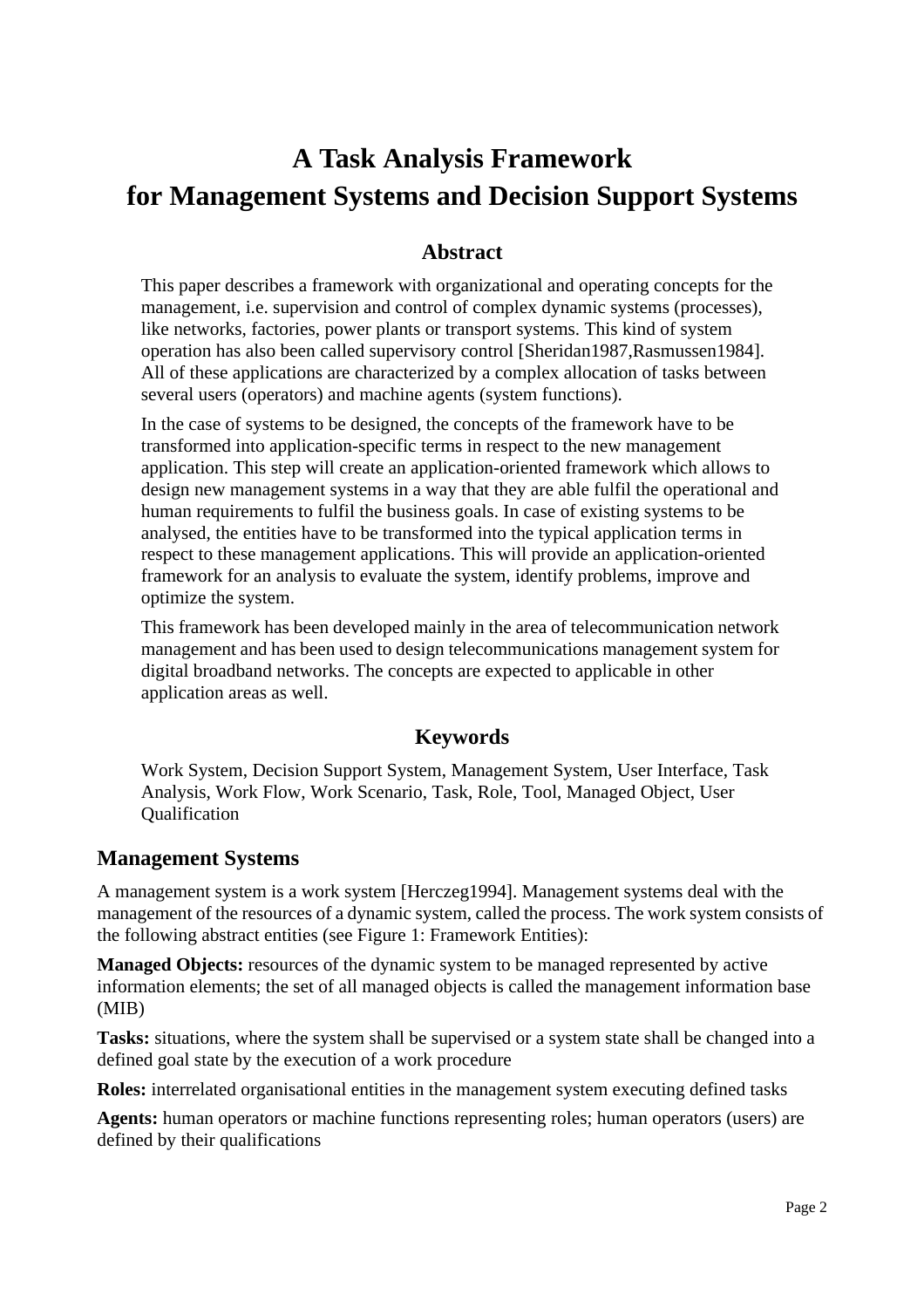**Tools:** support systems for the execution of tasks

The abstract entities described above define the concept-layer (a kind of meta-layer) of any management system.



Figure 1: Framework Entities

# **Design Layers**

The following outline is based on the concept of object-oriented system design.

Each of the conceptual entities of a management system have to be refined into several classes. Managed Objects will be described as specific Managed Object Classes, Tasks as Task Classes, etc. These classes will contain application specific knowledge about the management system and the system to be managed. For a real implemented management system, all of these classes have to be instantiated into problem domain specific objects by assigning real process resources (managed objects).

As a result of this classification and instantiation process, there are three layers of abstraction in this framework for operating concepts, the framework layer, the class layer and the instance layer.

# **Framework Layer**

The framework layer consists of the application independent framework entities like managed object, task, role, agent, and tool. These entities define the framework itself.

# *Examples of entities:*

Managed Objects: described by the entity managed-object

Tasks: described by the entity task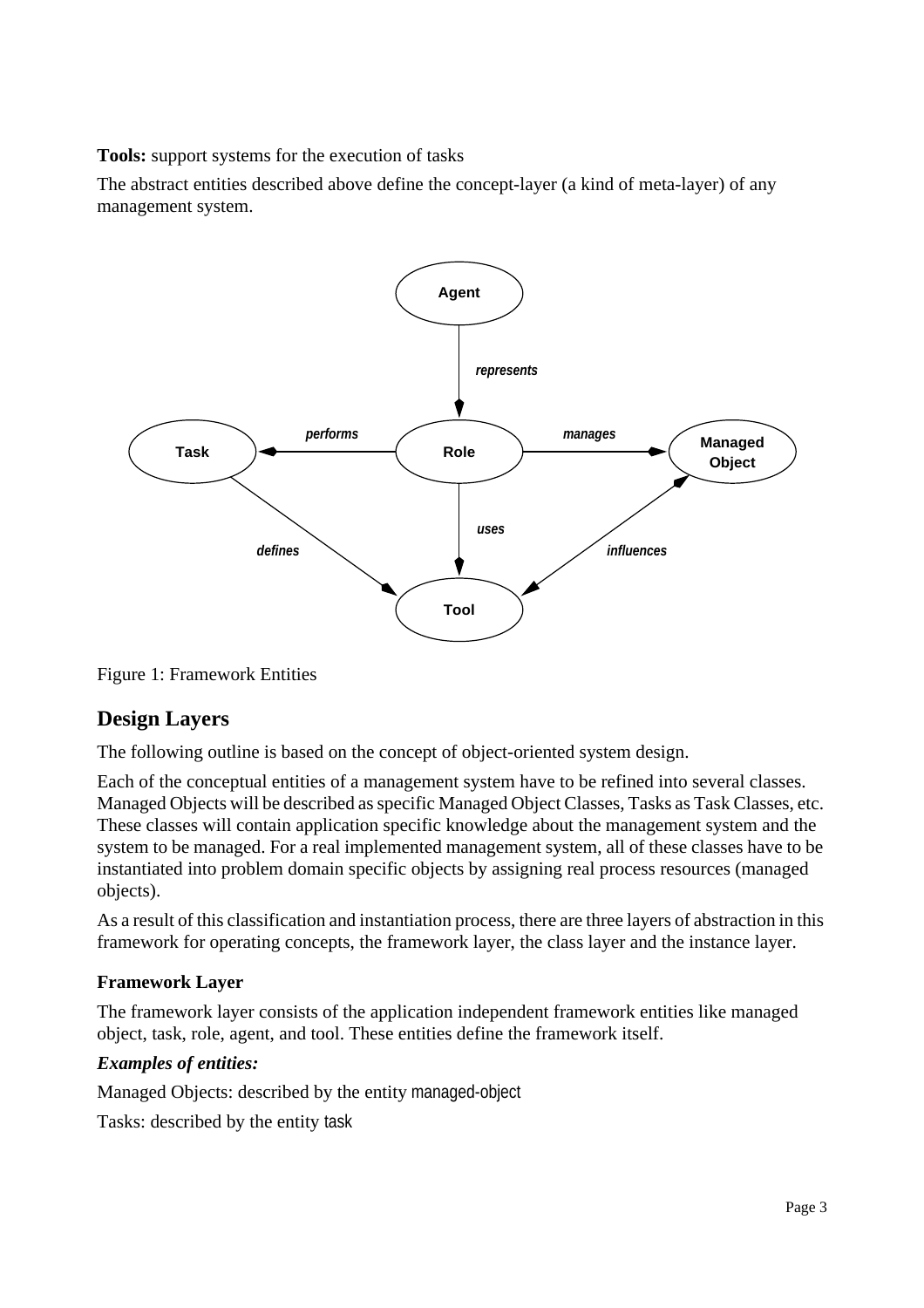Roles: described by the entity role Agents: described by the entity agent Tools: described by the entity tool

# **Class Layer**

The class layer consists of application specific classes for managed objects, tasks, roles, agents, and tools.

#### *Examples of classes:*

Managed Objects: a managed object class, like equipment

Tasks: a task class, like put-board-into-service

Roles: a class of a role, like network-operator

Agents: an agent class, like technical-staff

Tools: a tool class, like alarm-table

#### **Instance Layer**

The instance layer consists of application related instantiations of the task classes, role classes, agent classes and tool classes mainly by assigning specific managed object instances to attributes of these classes.

#### *Examples of instances:*

Managed Objects: an instance of equipment, like board-138

Tasks: an instance of put-board-into-service, like put-board-138-into-service

Roles: an instance of network-operator, like network-operator-for-region-1

Agents: an instance of technical-staff, like John-Miller

Tools: an instance of alarm-table, like equipment-alarm-table

To design or analyse a management system all of these layers have to be discussed, structured and documented. This document will focus on the framework layer.

In the case of an analysis of an existing management system the class layer has to be reconstructed using the implemented instance layer of the management system. In the case of the design of a new management system the class layer has to be constructed based on the framework layer before the instance layer can be set up.

# **Analysis and Design Procedure**

The following procedure outlines steps in the design of a management system together with its operating concepts. The order of the steps is a proposal for a situation when everything is designed from scratch. If there are already fragments of a system or even a working system to be optimized or reengineered, some steps may already be completed. In such a case it should be analysed at least, whether the existent situation is a really acceptable satisfying solution.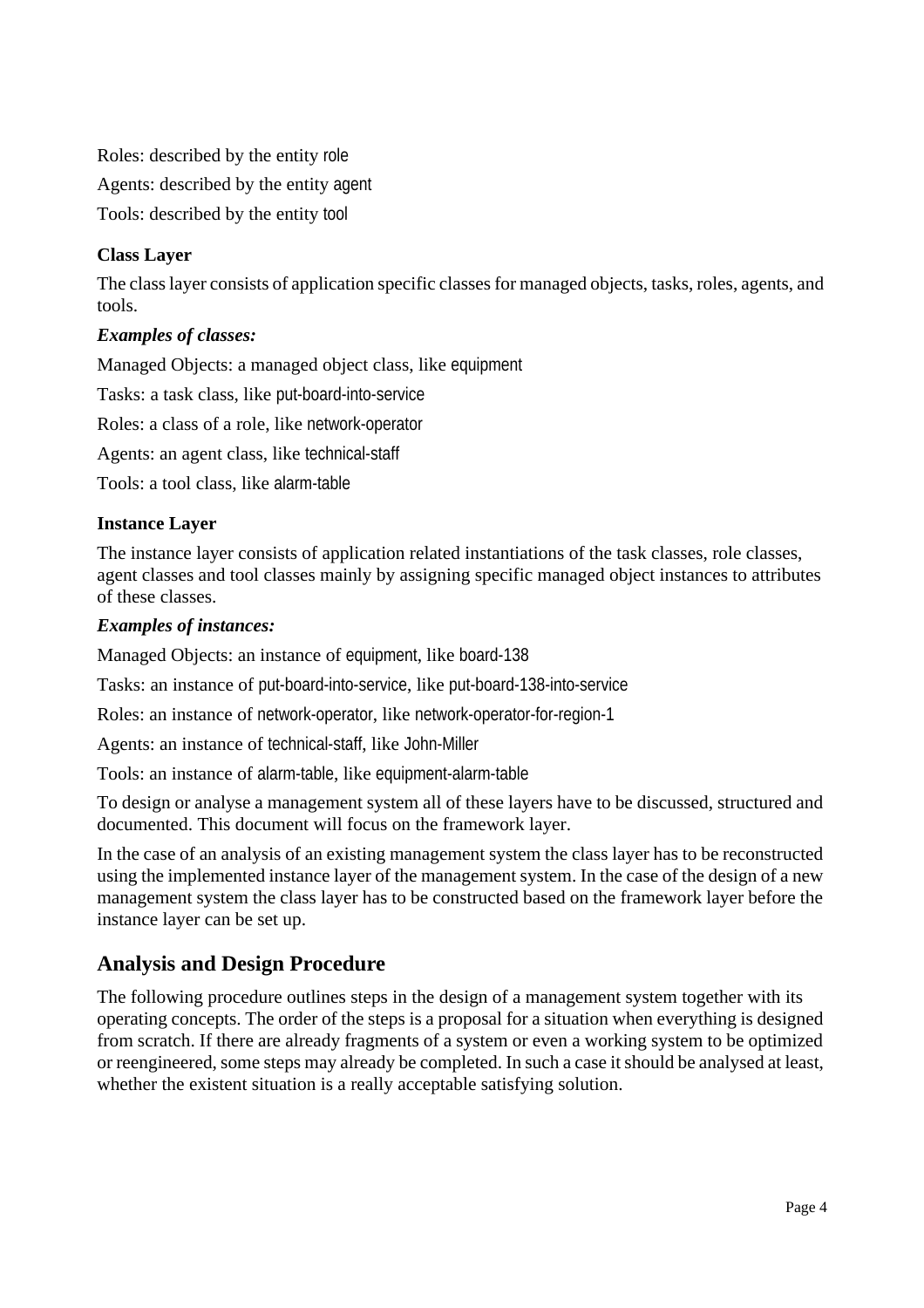- 1. *Task-Design*: define the task classes and the task structure
- 2. *Role-Design*: define the role classes
- 3. *Task-Allocation*: assign task classes to the role classes
- 4. *Qualification-Definition*: define the operator classes (may already be defined)
- 5. *Qualification-Allocation*: assign operator classes to role classes
- 6. *Tool-Design*: design the tool classes in respect to the task, role and operator classes
- 7. *Tool-Allocation*: assign the tool classes to the task classes (and indirectly to role classes)
- 8. *Workflow-Design*: define, analyse and optimize the workflow between role classes
- 9. *Resource-Assignment*: instantiate task classes with managed object instances
- 10. *Role-Assignment*: instantiate role classes for task instances
- 11. *User-Classification*: assign operators (real persons) to operator classes
- 12. *User-Assignment*: assign operators to role instances

This procedure will be performed in an incremental way. Some concepts will be modelled in a first step roughly and will be refined in a later iteration. The application world with its application objects (managed objects) are expected to be defined prior to this analysis and design procedure.

# **Managed Objects**

System resources are described as managed objects. They represent the information space of the application, i.e. the process elements to be managed.

Managed objects will often be named as **application objects** or **domain objects** because they will usually be described in terms of the application world to be managed.

Managed object instances are the entities of real systems to be managed. The set of managed object instances is called the **management information base** (MIB) of a management application. The managed object instances are defined by **managed object classes** describing the attributes and methods of their instances. The system of managed object classes is called the **management information model** of a management application.

To manage a system state changing operations will be applied to these resources. The set of states of all system resources define the **system state**.

The analysis and design of the management information model is outside the scope of the design of management systems and will therefore only be touched in this contribution. In the area of telecommunication network management systems it has been described in detail by the ITU in the X.700-series, e.g. [ITUX700, ITUX710, ITUX720, ITUX730].

# **Tasks**

Tasks are the result of following business goals. Tasks result in activities to reach these goals.

Only business oriented tasks will result in profit of the organisation managing a process. These productive tasks appear in a direct relationship with the management goals and will sometimes be called **external tasks**. Other tasks cope with artificial goals resulting from the implementation of the process and the tools to supervise and control the process. These tasks will correspondingly be called **internal tasks**. Many of these internal tasks will be non-productive, i.e. are not directly related to external tasks and should be minimized as far as possible [Herczeg1994, Moran1983].

A detailed task analysis is necessary to be able to design a work system in way that concentrates on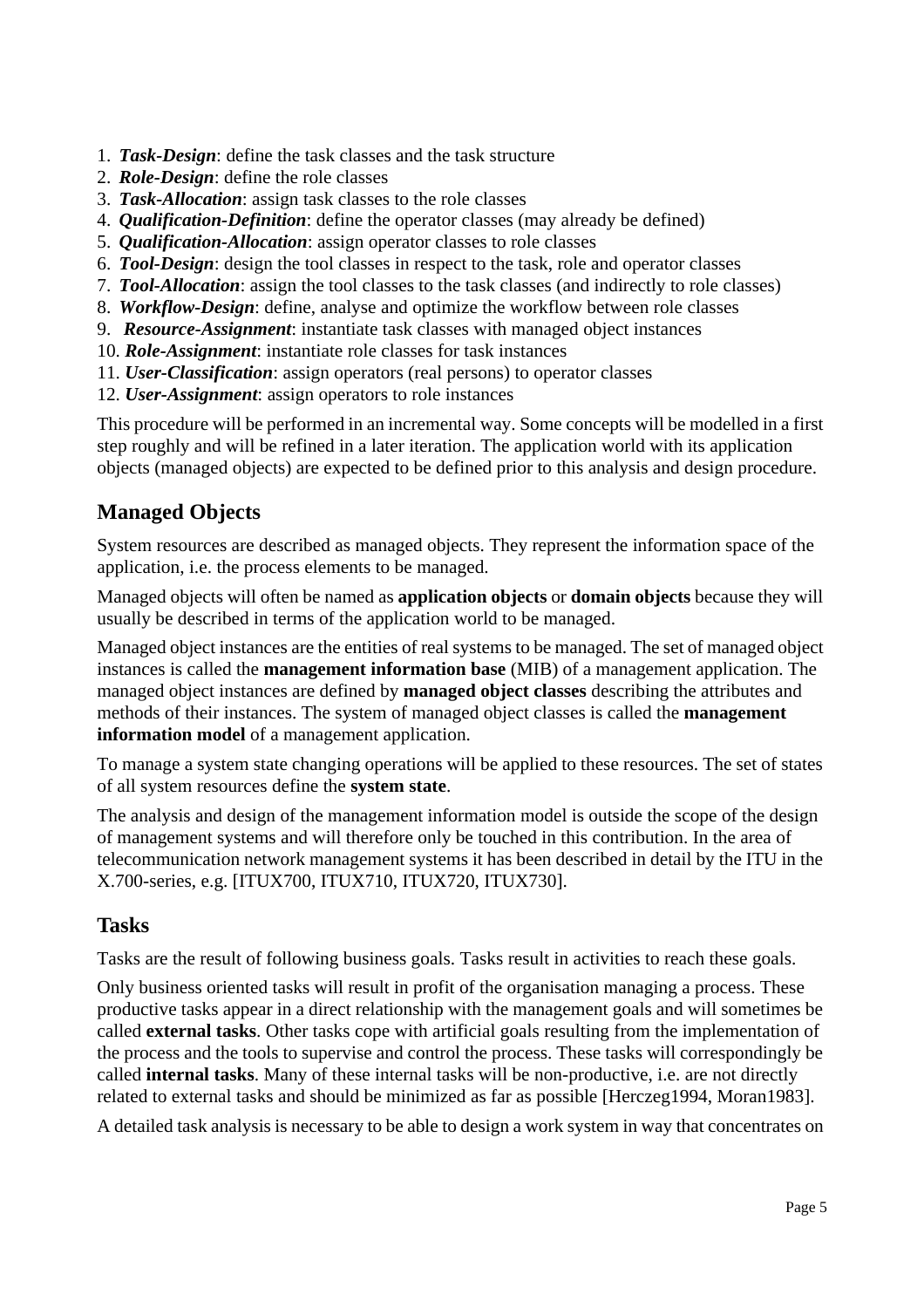external tasks and minimizes the creation of non-productive internal tasks. However, it has to be ensured that all emerging user activities related to tasks can be handled in an adequate way, i.e. real operators can handle the tasks in an efficient and correct way.

Some tasks can be performed by machine functions instead of human agents (operators). The task analysis will give important hints about **task allocation** to human or machine operators (automatic operating functions) [Sheridan1988].

Tasks are usually defined in respect to system resources (managed objects). Task classes are defined in respect to managed object classes and task instances are defined in respect to managed object instances.

#### **Task Classes**

The following characteristics have to be analysed for each task class:

**Purpose:** reason and goal of the task

*clarifies whether the task is an external or internal task*

**Content:** description of task content, mainly the description of the operational procedures applied to managed objects (at this level of description represented by the managed object classes)

*provides an understanding of the task for system designers and operators*

**Subtasks:** decomposition of the task into subtasks

*provides an overview of the task structure*

**Supertask:** task the described task is part of

*will only be available if task is a subtask of some other task*

**Input:** input data needed to perform the task

*defines the flow of data upstream of the workflow*

**Pre-State:** system state before task can be performed

*allows to check automatically by the tools whether they may be applied*

**Output:** output data created by the execution of the task

*defines the flow of data downstream of the workflow*

**Post-State:** system state after task has been performed

*allows to check automatically by tools whether the application of the tool has been successful*

**Frequency:** frequency of task in the spectrum of all tasks

*a high frequency shows that more efficient tools are needed to perform the task*

**Repetitivity:** direct repetitions of task

*a high repetitivity shows that tools with repeat (again) functions are needed to perform the task efficiently*

**Urgency:** dynamic priority of task in relation to other tasks that shall be performed at a specific time

*shows whether the task needs high attention of the operator or should be allocated as a machine function performed automatically when necessary*

**Severity:** static priority (importance) of task or situation in the spectrum of all tasks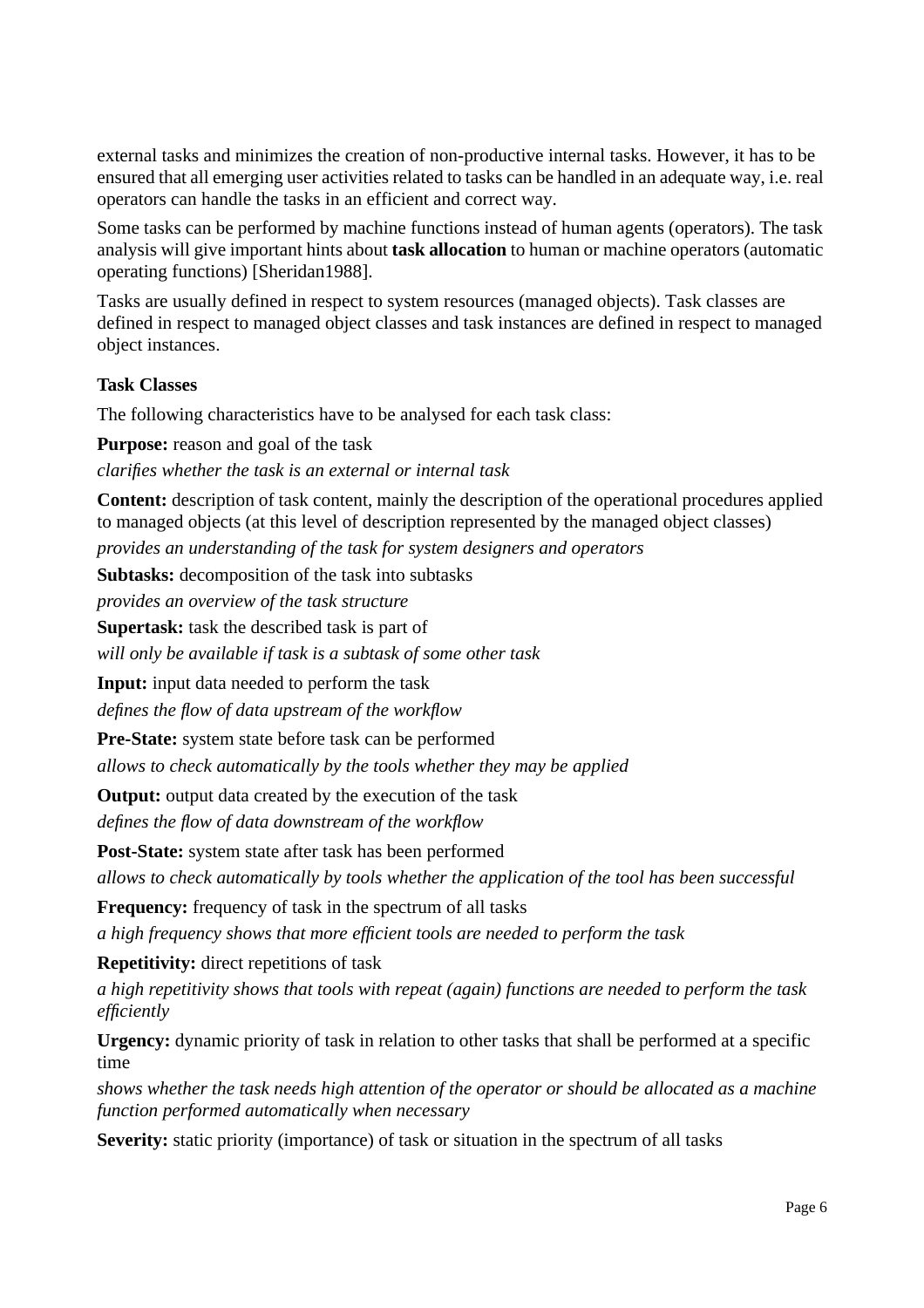*shows whether the task is of high importance for the work result and needs high attention of the operator and tools should check pre-state and post-state*

**Security:** requirements for the authorized execution of the task

*security is strongly related to roles*

**Safety:** requirements for the correct execution of the task

*safety implies that the execution of the task should be accompanied by automatic checks or system support in respect to activity order and state changes*

**Timing:** time requirements for the execution of the task

*high timing requirements shows that high concentration of operator and efficient or highly automated tools are needed*

**Tools:** reference to tool classes

*to specify the tools which shall be used to perform the task*

**Agent:** reference to agent class

*to specify the knowledge and skills of human or machine operators required to perform the task*

What has been described above are task classes. These task classes may be instantiated with real process resources (managed object instances) that shall be managed by the task.

The task classes described can be structured into a task class inheritance hierarchy. This allows to factor out general characteristics into superclasses and to represent similarity of tasks. This inheritance structure is different to the task structure, which will be described in the next section.

The task description gives lots of hints about the allocation of tasks. Especially time and correctness related attributes will imply to a high extent whether the task can be performed by more or less skilled operators or have to be allocated to machine functions to be performed properly.

#### **Task Structures**

Tasks will often be refined in a hierarchical way (see Figure 2: Task Structure). The hierarchy represents the breakdown of each task into a structure of subtasks.

Tasks should be substructured (refined) into lower level tasks (subtasks) if one layer of tasks will not be sufficient to cope with the complexity of an application area. This management task substructure will usually lead to a directed decomposition graph instead of a simple hierarchy since some lower level tasks will be identical for different higher level tasks.

There are several ways of combining the subtasks to realize the supertask. Theses types of combination can be viewed as control flow operators:

**Sequence:** the task is done by performing the predefined sequence of subtasks tasks which are performed in a predefined sequence will be called **task-phases**

**Parallel:** the task is done by performing the subtasks in parallel tasks which are executed and controlled in parallel will be called **task-threads**

**Choice:** the task is done by performing the subtasks in any sequence tasks which may be selected out of a set of tasks will be called **task-options**

In any situation the execution of a task may be dependant on certain decisions based on the current state of managed objects and the current goals. This influences whether there will be none, one or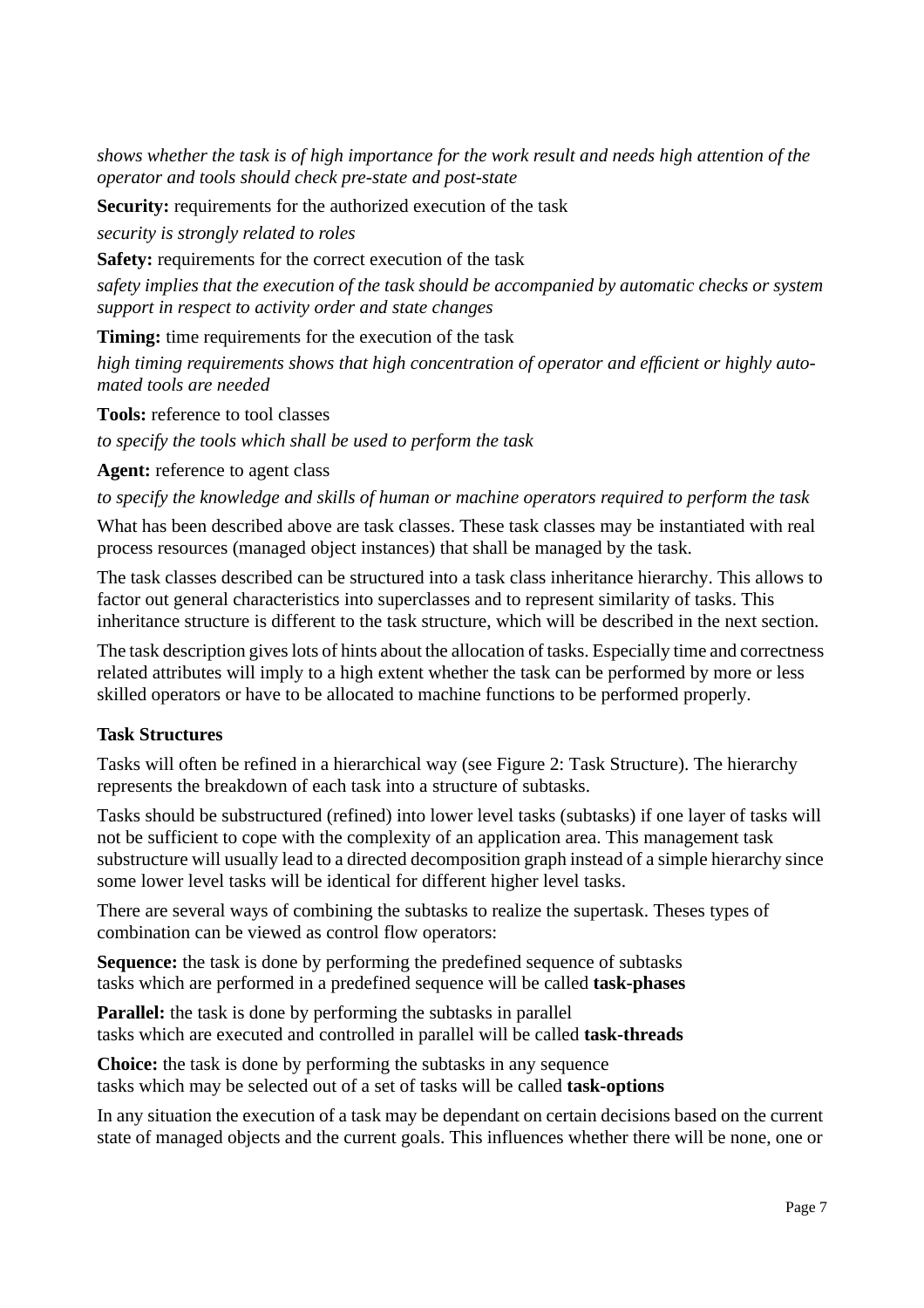several tasks that can be executed within any of the subtask combination concepts described above. Depending on the availability of explicit criteria about the selection of the next tasks, tasks may be more or less easily allocated to a machine in the sense of automatic execution of several tasks. The complexity of the decision about the next task characterizes the openness of the work to be done.

Tasks do not need to be substructured into subtasks, i.e. some tasks may have subtasks whereas others are defined without subtasks. The process of refinement may stop at any task, when this task shall be viewed as an elementary task at the moment for some reason, e.g.:

- there is a system function which will support the task directly
- the task will be performed by some basic manual activity
- the task will be performed automatically by some system function
- the task is not of further interest in the analysis

As the task analysis will be an iterative process, the refinement may be stopped and continued when new information is available throughout the analysis and design process.



Figure 2: Task Structure

#### **Task and System Modelling**

The definition and documentation of the task structure and the task descriptions may be difficult and time consuming activities on the road to clear and efficient operating concepts. Meanwhile, there are certain experiences how it may be done without getting lost in the complexity and volume of tasks to be analysed and described.

The first two concepts (**management areas** and **management phases**) lead to the high level work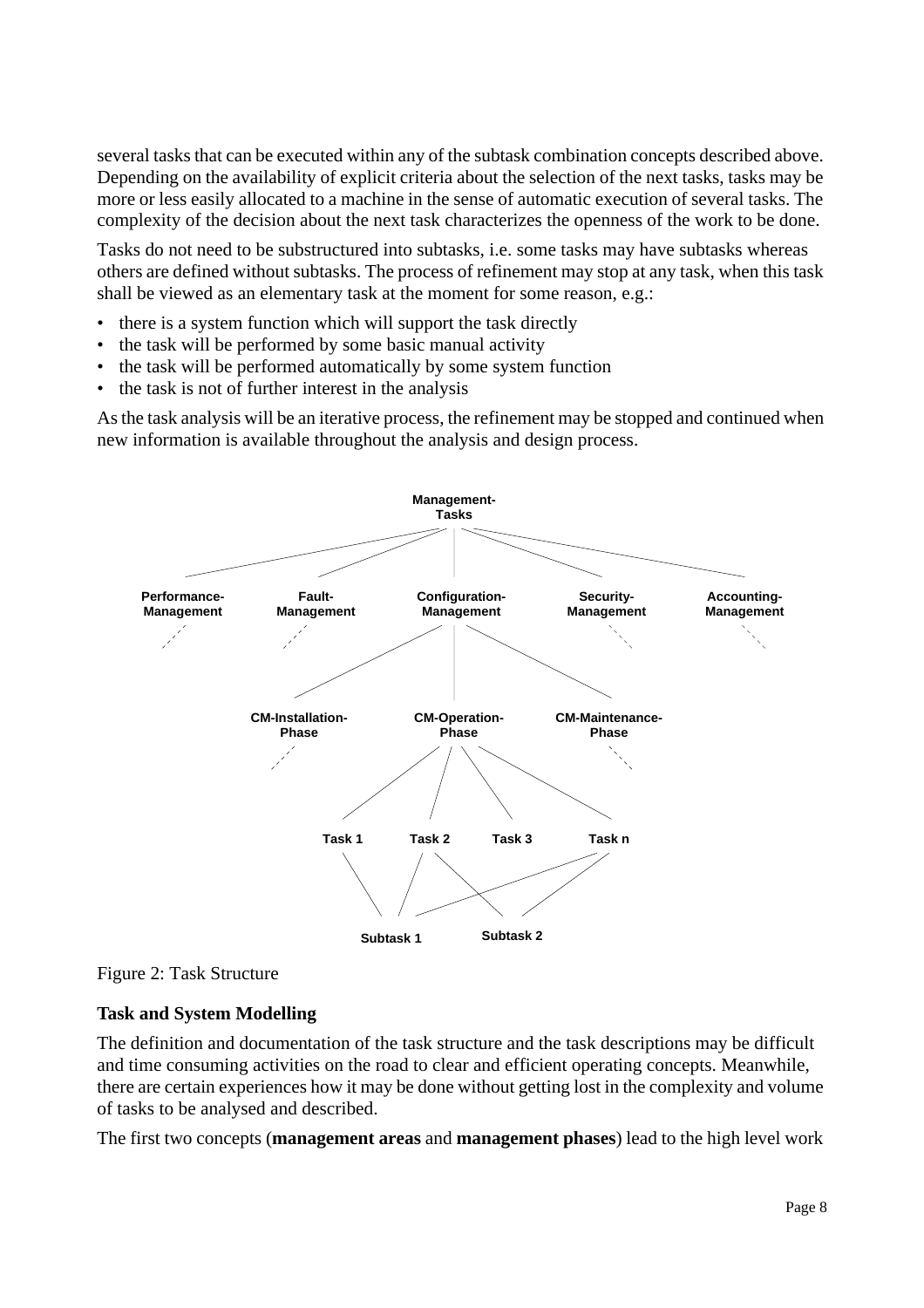structure of a task hierarchy and the second two concepts (**management abstractions** and **management decompositions**) guide the definition of the lower level task structure with strong relations to the resources of the process being managed and the system functions to be provided (see Figure 3: Task Model).



Figure 3: Task Model

#### **Management Areas**

Management areas define global sections for tasks to be distributed over high level organisational structures. Different management areas will usually be associated with different roles or even different departments of an organisation. Therefore, management areas stem from high level responsibilities within an organisation. They will usually describe specific problem areas in respect to management tasks.

For example in technical systems the following classical management areas have been widely used [ITUM3000]:

- Configuration-Management
- Fault-Management
- Performance-Management
- Security-Management
- Accounting-Management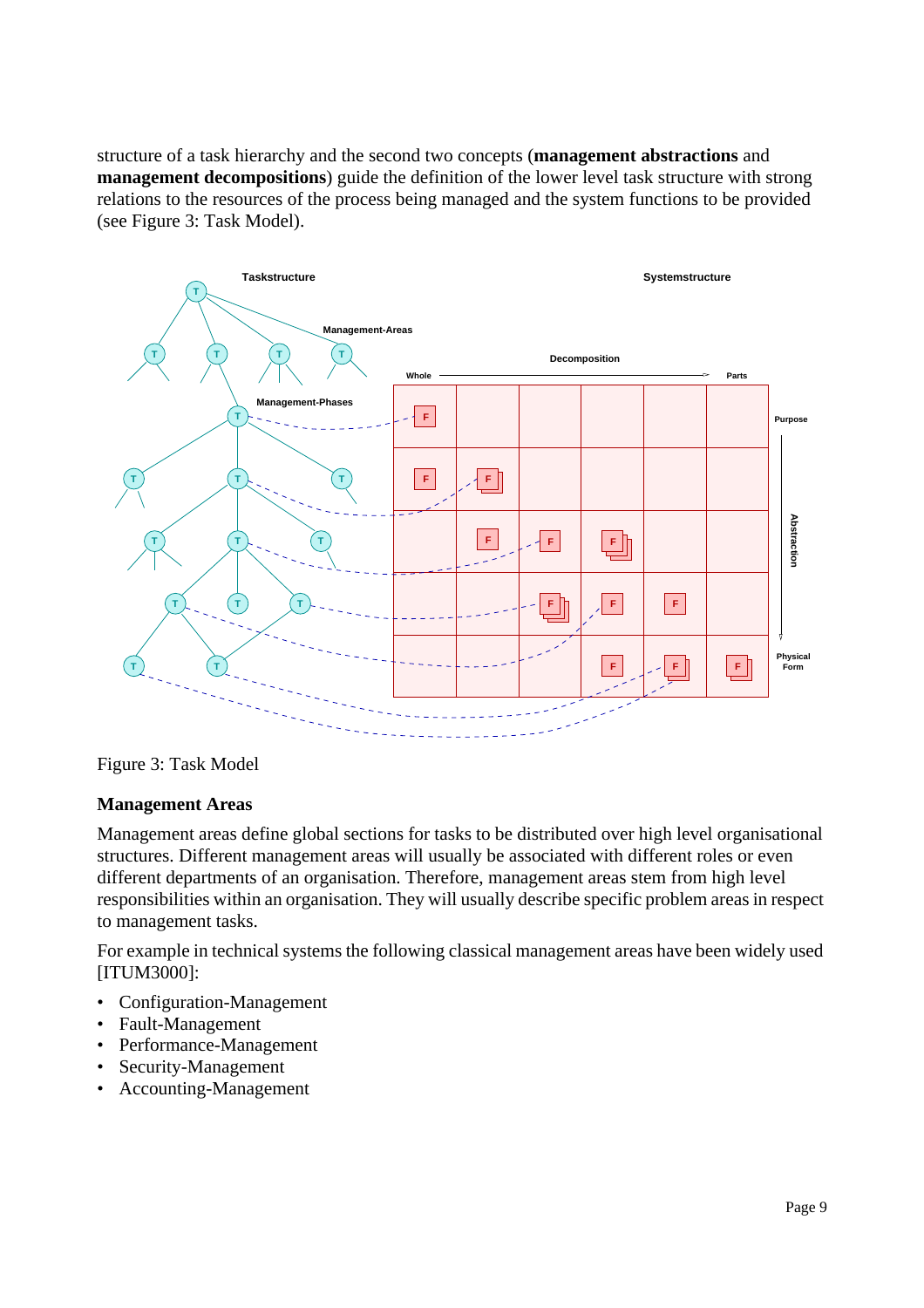### **Management Phases**

Activities within management areas will often be structured into several main operational phases. These phases will describe activities over certain time frames. The activities in different phases can be performed by one or several roles. This determines mainly whether there will exist a workflow through several roles or groups of roles of an organisation.

Typical examples of phases in the management of technical systems will be:

- 1. installation
- 2. operation
- 3. maintenance

#### **Management Abstractions**

Activities can be organized in several layers along an abstraction hierarchy, starting from the highest layer dealing with the intention and purpose of the work and ending on the physical layer with all of the possible activities on the process resources. Specific management operations and presentation of the system resources (managed objects) will appear on each of this system layers. The lower the layer the more physical or naturalistic the presented or manipulated attributes of the managed object will be. The higher the layer the more logical or purpose-oriented attributes will be shown and manipulated.

Management of a system should primarily be focused on the layer of the purpose of the system. Only in cases where a detailed analysis or a fine-grained configuration has to take place, the lower layers of the system will be visited and manipulated down to the layer where the problem at hand can be solved completely or the task execution will be aborted because there is no solution.

In the context of process supervision and control a multi-level abstraction hierarchy has been described by Rasmussen and others. [Rasmussen1985, RasmussenGoodstein1988, RasmussenPeitersenGoodstein1994] (see Figure 4: Abstraction Levels):

**Functional Purpose:** production flow models, control system objectives

**Abstract Function:** causal structure, mass, energy and information flow topology

**Generic Function:** standard functions and processes, control loops

**Physical Function:** electrical, mechanical, chemical processes of components and equipment

**Physical Form:** physical appearance and anatomy, material and form, locations

This structure provides a natural way to distinguish between external tasks and internal tasks. To make it clear, only tasks on the level of the functional purpose are external tasks. All other layers create implementation dependant and therefore internal tasks which may create non-productive additional burden to the operation of the system. All of these lower level tasks should be allocated to machine functions if possible.

#### **Management Decompositions**

As a second dimension orthogonal to the abstraction dimension there is the decomposition of the system leading **from the whole to the parts** of a system resource. To structure the system resources into part hierarchies is a natural way of modelling, understanding and handling large and complex systems. The decomposition structure may be used to focus on parts of the whole system and a hierarchy of decomposition helps to structure the whole system into task-oriented substructures.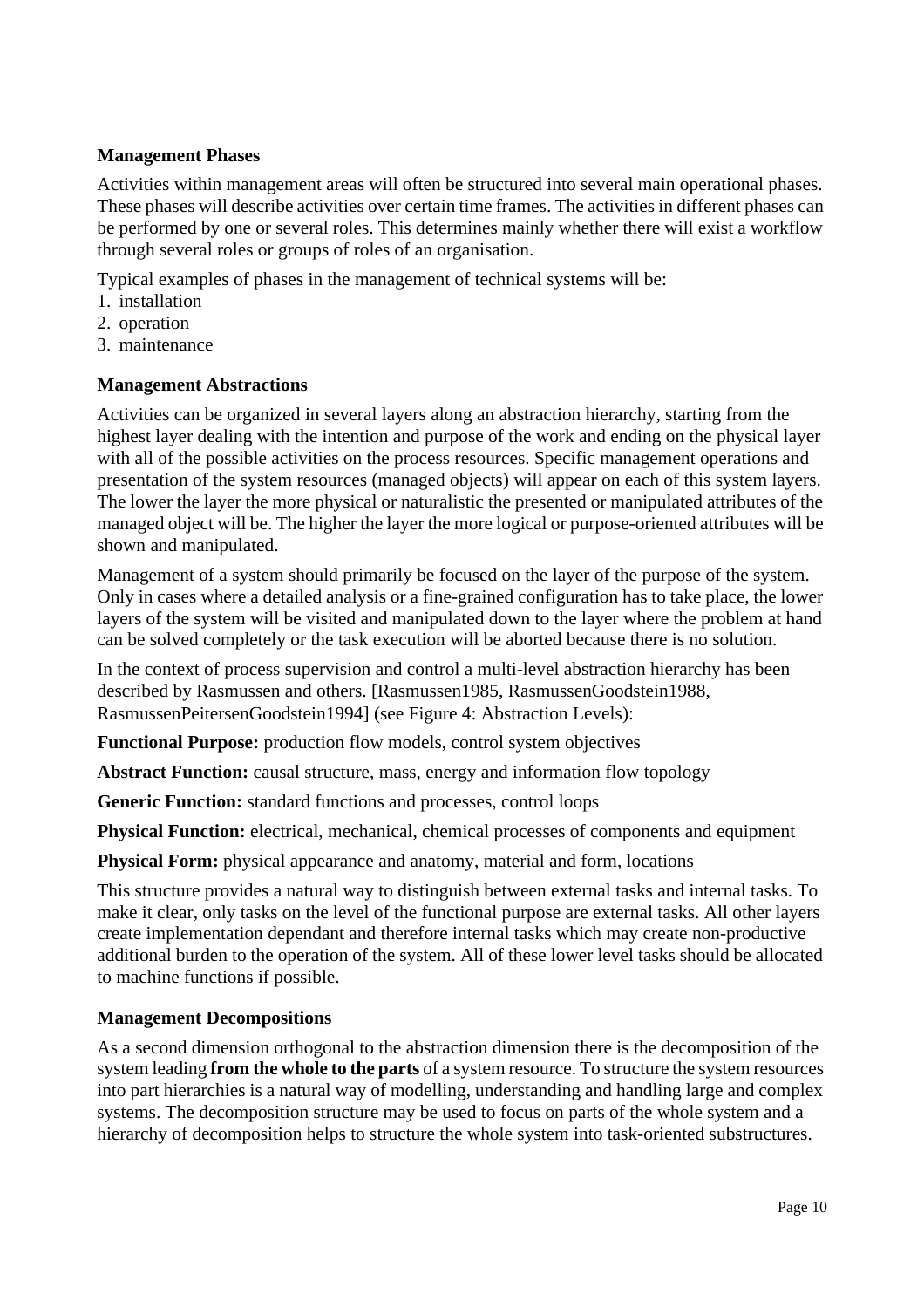

# Figure 4: Abstraction Levels [Rasmussen 1985]

It should be noticed that this decomposition dimension is not the same as the abstraction dimension since the decomposition may be defined within each of the abstraction layers. The whole and the parts of a resource can be shown on the same level of abstraction.

# **Roles**

The set of interrelated roles is analysed in an organisational analysis. Roles are the placeholders for operators (end users) and are describing their function in the work system.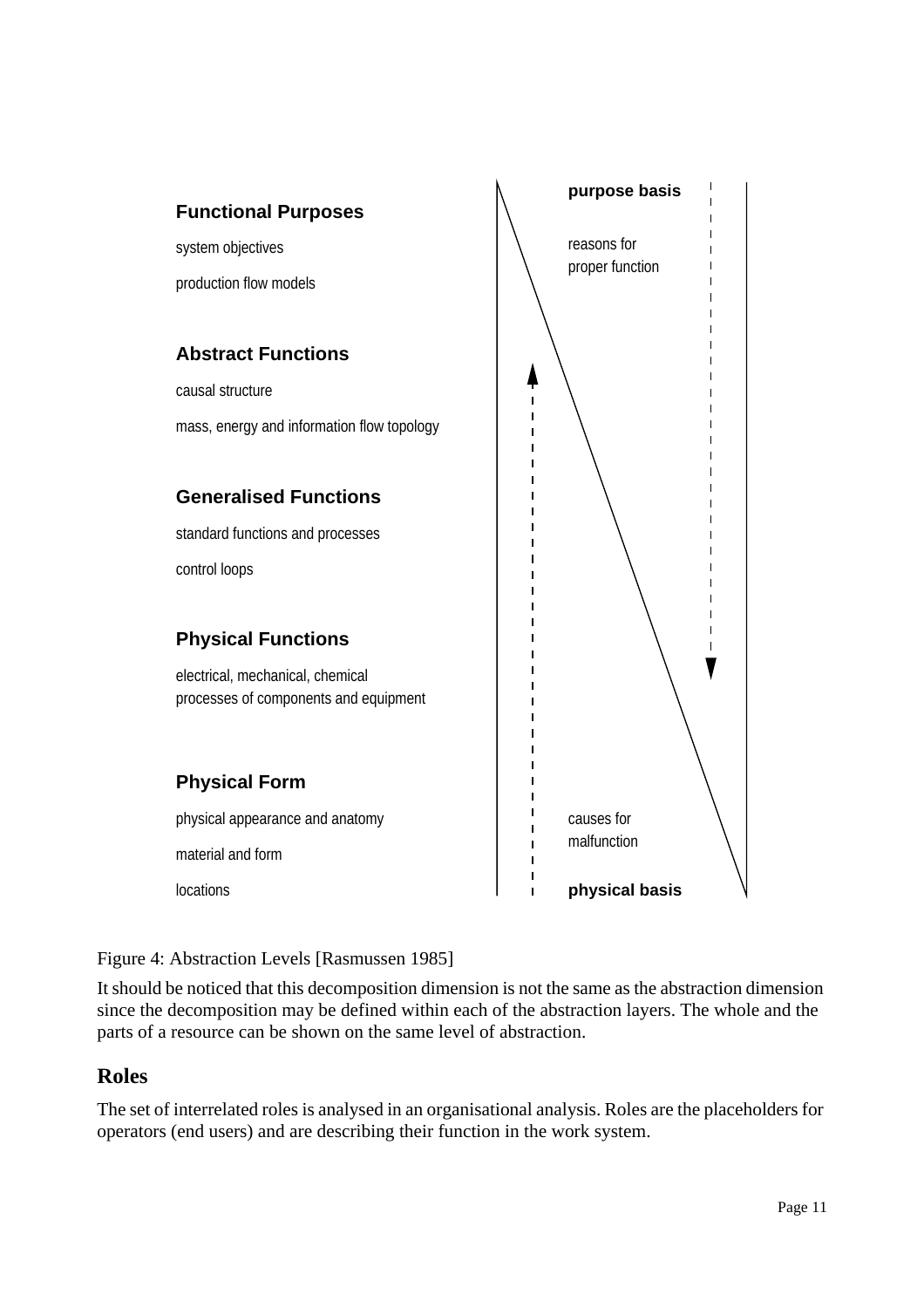Roles will generally be grouped into hierarchical structures creating organisational entities like teams, departments and divisions.

Roles will be defined as role classes. Several role instances can be created for one role class. Each of these roles instances will perform its specific task instances of the same task class (i.e. the role instances will perform the same tasks applied to different managed objects).

#### **Role Classes**

The analysis of roles has to clarify the following attributes of roles:

**Description:** description of the roles function within the organisation

**Substitute:** role to take over tasks in case of role is out of operation

**Tasks:** references to the task classes which have to be performed by the roles

*the tasks to be performed by a role imply the necessary qualifications of an agent representing a role*

**Pre-Roles**: roles to be active before this role will be active

**Input:** information needed by a role to perform its tasks

**Post-Roles:** roles to be activated after this role has been active

**Output:** information created by a role when performing its tasks

**Communication:** which type of communication media is used between interacting roles to pass output to be used as input by another role

*tells about the media used to receive input and deliver output*

**Tools:** reference to tool classes, needed by a role to perform its tasks

*the roles tools are defined indirectly by the set of all tools needed by the role to perform its tasks and must not be documented explicitly; this gives important ideas about consistency of tools and integration of tools to higher level tools for a role*

**Agent:** reference to agent class

*to specify the knowledge and skills of human or machine operators required to represent the role*

The task-related characteristics (Input, Output, Tools) will usually be defined in the task analysis and may be summarized in the organisational analysis related to the roles.

#### **Task Assignment to Roles**

In the process of the task allocation task classes have to be assigned to the role classes. After this assignment role classes will usually be instantiated with different task instances, to manage different system resources (managed object instances). In certain management systems it will be comfortable to instantiate each role class once, leading to exactly one role instance per role class. This two-step assignment on the class and the instance layer has to make sure that

- each task class is assigned to at least one role class
- each task instance is assigned to at least one role instance
- several role instances which will manage the same task instances have to apply operational rules to avoid activity conflicts by more than one operator managing the same system resource at the same time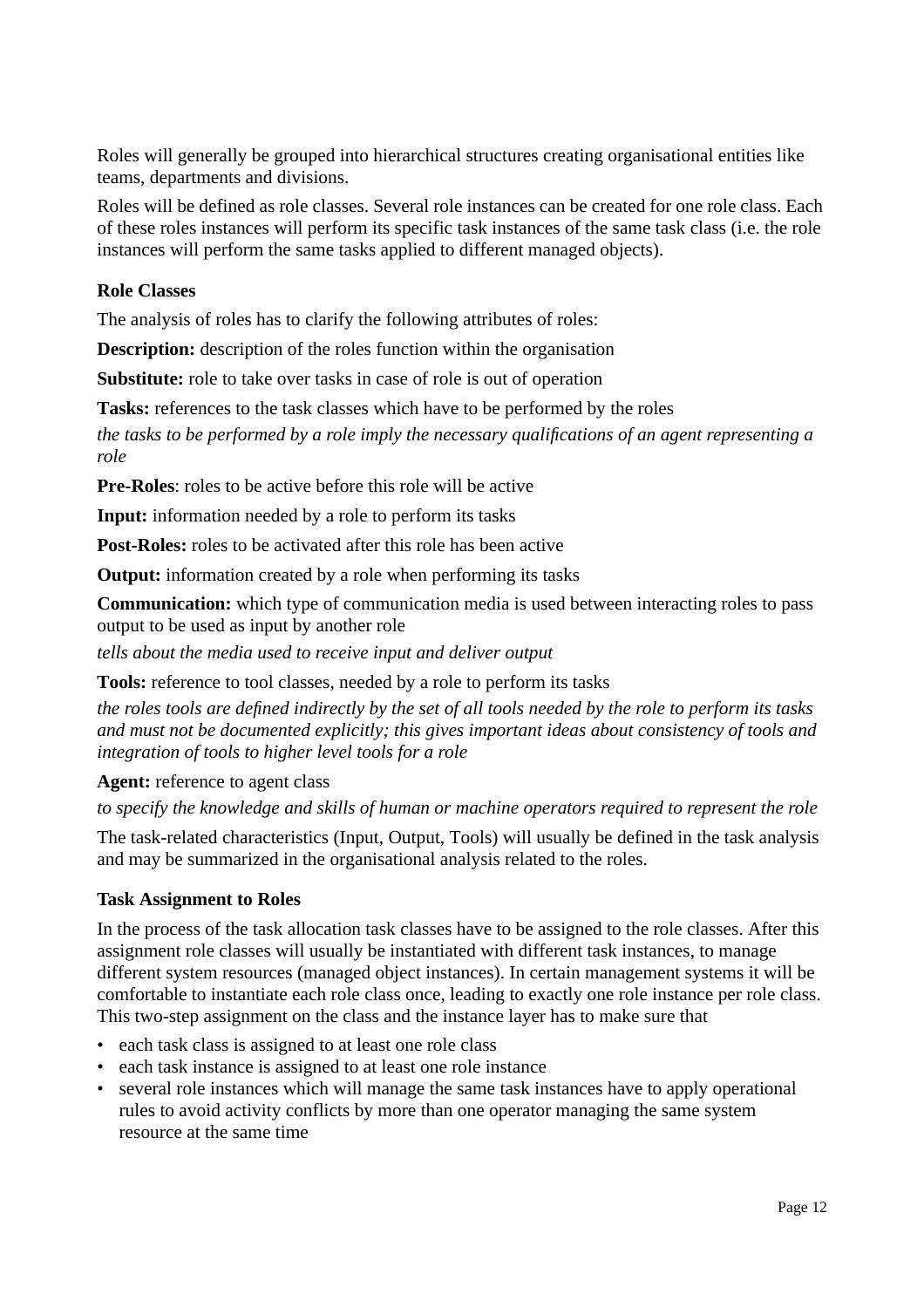• security and authorization concepts have to ensure that role instances will only be able to manage the resources defined by their task assignment

Assignment of task classes may take place in an efficient and easy to manage way, by making use of the task structure (see Figure 5: Example of a Task Assignment to Role Classes).



Figure 5: Example of a Task Assignment to Role Classes

The assignment of tasks may be defined in a flexible and time varying way. This creates some burden on the organisation but allows to optimize the management system in respect to operator availability.

It has to be emphasized that the assignment of tasks has to take human factors of workplace design into account [Ulich1992,Dunckeletal1993,Herczeg1994]. In respect to task assignment it has to be ensured that tasks will be interesting and demanding instead of monotonous and primitive from an operator's point of view. As a consequence, the assignment of task classes to role classes and the assignment of operator classes to role classes are highly dependant and have to be iterated until a satisfying constellation has been found.

# **Workflow between Roles**

Roles interact with other roles in many ways:

- a role creates output which is needed as input for another role
- a role performs a task and creates a system state which is needed by another role
- a role activates another role by sending an activation event

These interactions can be described by workflow relations between role classes. In the instantiated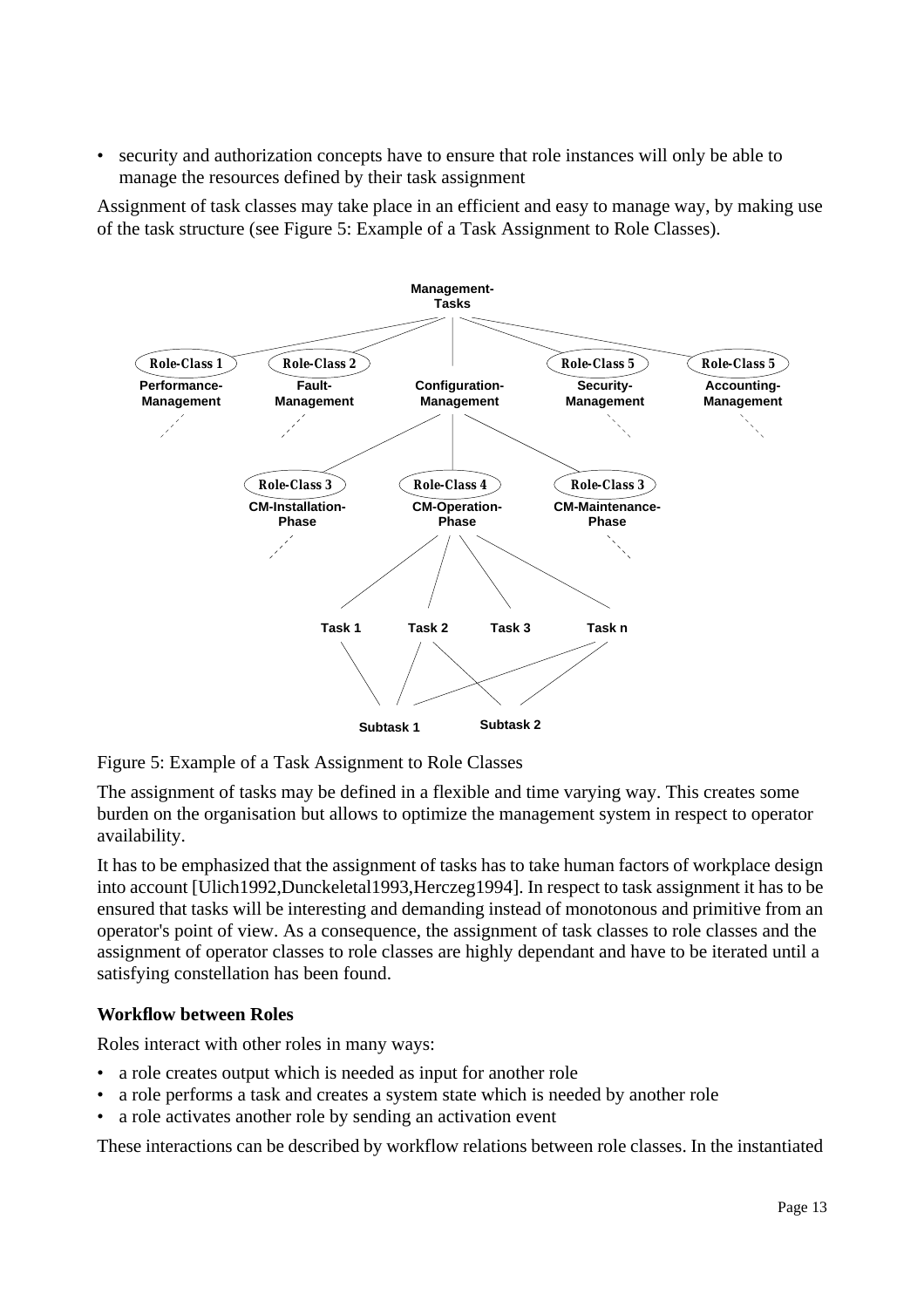roles these relations will be used to interchange data and control by certain communication methods.

Roles interact with the resources of the process:

- managed objects are manipulated by roles through the execution of tasks using tools
- roles receive notifications from the process indicating changes (events) in the system

By these interactions a dependency network of managed objects, roles, tasks and tools is created (see Figure 6: Workflow). As a result, tasks are dynamically chained and brought into a sequence, starting with some initial tasks and usually ending with some final tasks or principally running forever. This flow of data, events and control between classes and their execution of tasks is called **workflow**. Specific sequences from a start to an end state are called **routes**. Routes represent higher order tasks being performed by a set of roles, sometimes called a team.

In an organisation consisting of many roles, independent tasks will usually be performed in parallel by these roles. It is an important optimization problem to maximize the grade of parallelisation in the organisation. However, the following workflow problems can be observed or anticipated:

- a role is blocked by waiting for input from one or more other roles
- a role is blocked since the system state does not allow to perform tasks by this role
- a role is not able to perform some task as a result of tool problems
- a role is not executing some task because it did not receive an activation from another role or from the process
- a role needs more time than planned to perform a task
- a role needs less time than planned to perform a task (the role capacity is not used effectively)
- a role has an input overflow (it is not able to perform tasks as fast as input data is received)
- a role has an output overflow (it is not able to get rid of produced output since the output queue is full)

Operating concepts have to be designed to avoid these problems or to provide working procedures to solve them.

#### **Workflow Scenarios**

A **worksystem** can be defined by a set of routes describing the characteristic task sequences. Routes may be described by **workflow scenarios** showing the workflow through several role classes and the usage of tools supporting the execution of the tasks. The roles have to be displayed in certain cases as role instances since it is possible that a scenario will show several instances of the same role.

Work scenarios may be described in textual form showing lists of tasks or in graphical form displaying the dependency network of roles, tasks and tools (see Figure 7: Example of a Workflow Scenario). Numbered arrows denote the sequence of tasks. Scenario graphs are directly derived from Figure 6 by dropping the presentation of managed objects. A further simplification can be reached by dropping the presentation of tools as well. To show the tools may be helpful for the design of the tools, since it will be visible which tools have to be used in a work context simultaneously.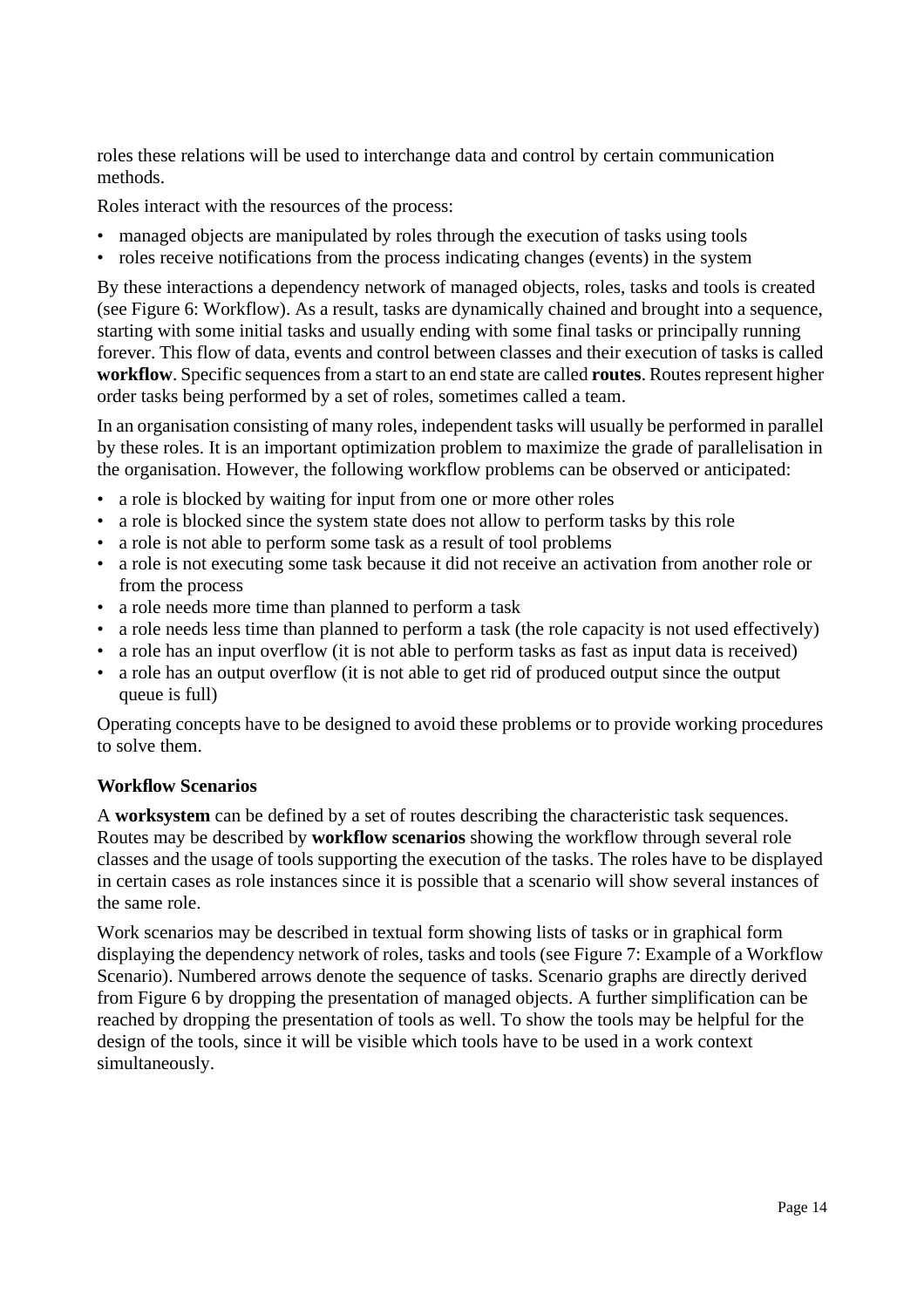

Figure 6: Workflow

It will usually be impossible to show all scenarios which may occur in real worksystem. In this case it will be helpful to describe the most important key scenarios, with the following characteristics:

- many roles involved
- complex interrelations between roles
- substantial part of the work time spent
- most important or most sensitive tasks being performed
- most complex tooling situation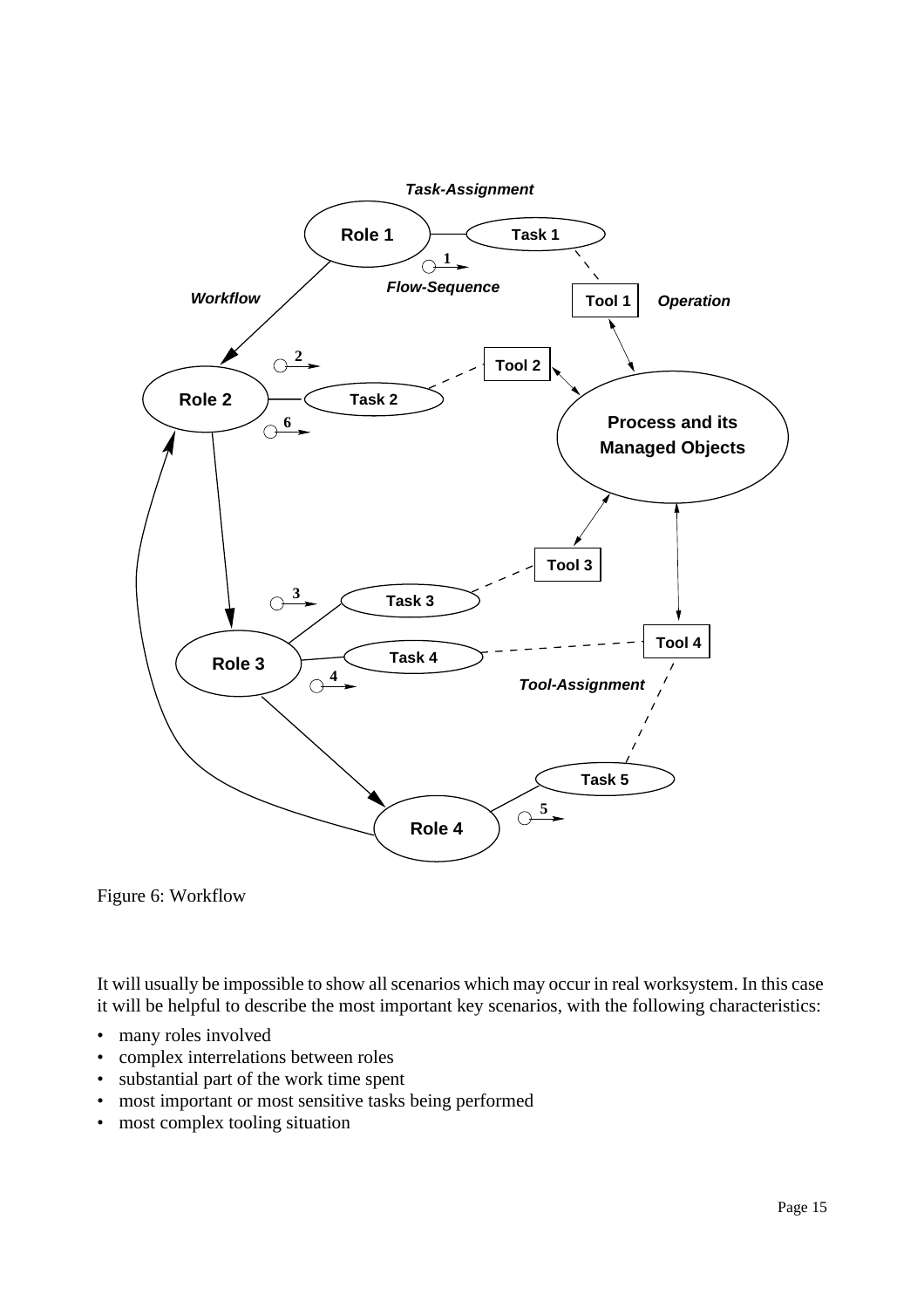

Figure 7: Example of a Workflow Scenario

# **Agents**

An agent analysis describes or defines the characteristics of human operators (user analysis) or machine operators (functional system analysis) representing the roles of a management system. Human agents (users, operators) will be characterized as operator classes.

# **Operator Classes**

The following characteristics representing one or more specific roles have to be defined: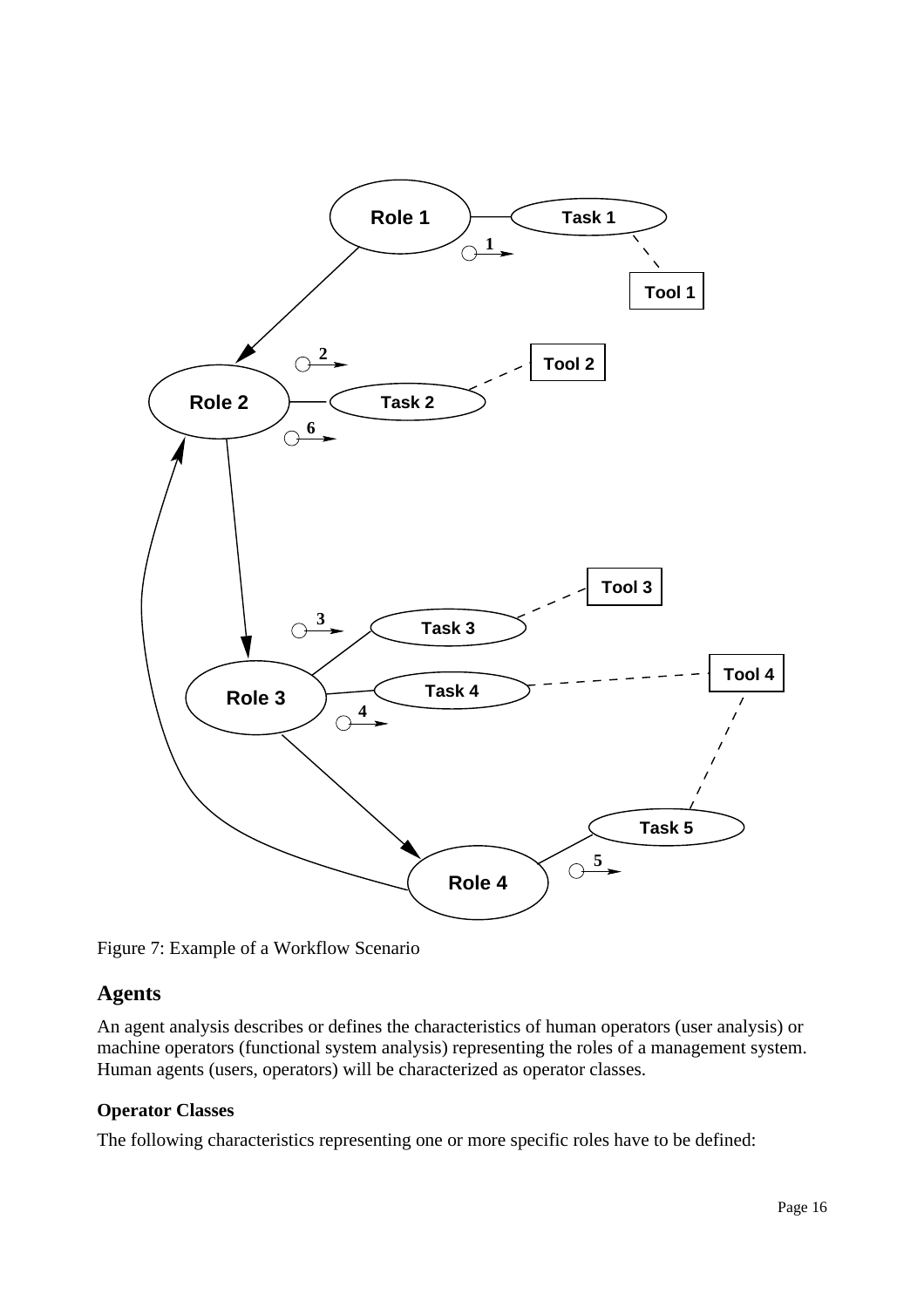**Description:** description of the task domains and qualifications of the operator class

**Education:** expected education for operators to be affiliated for the roles

**Common-Knowledge:** general knowledge background (general qualifications of operators)

**Application-Knowledge:** application knowledge needed for the execution of tasks (application qualifications of operators)

**Skills:** sensomotorical abilities in the handling of tools

It will be helpful to structure the operator classes into an hierarchy of classes, where members of the more general classes will be able to handle all tasks of the more specific classes which are derived from the classes they belong to (see Figure 8: Operator Classes and Operators). Management tasks and tools have to be designed and evaluated in accordance to the characteristics of the operator classes.



Figure 8: Operator Classes and Operators

# **Operator Class Assignment to Role Classes**

For every role there has to be an associated agent class, in case of a human agent an operator class. The selected agent class has to provide abilities to cope with the tasks related to the role.

The task analysis will provide requirements (agent class attributes) for the operator classes that can be assigned for a role class.

# **Tools**

Tools are support systems for the execution of tasks by operators. They should empower operators to perform the tasks in an efficient and correct way. In the area of interactive computer systems the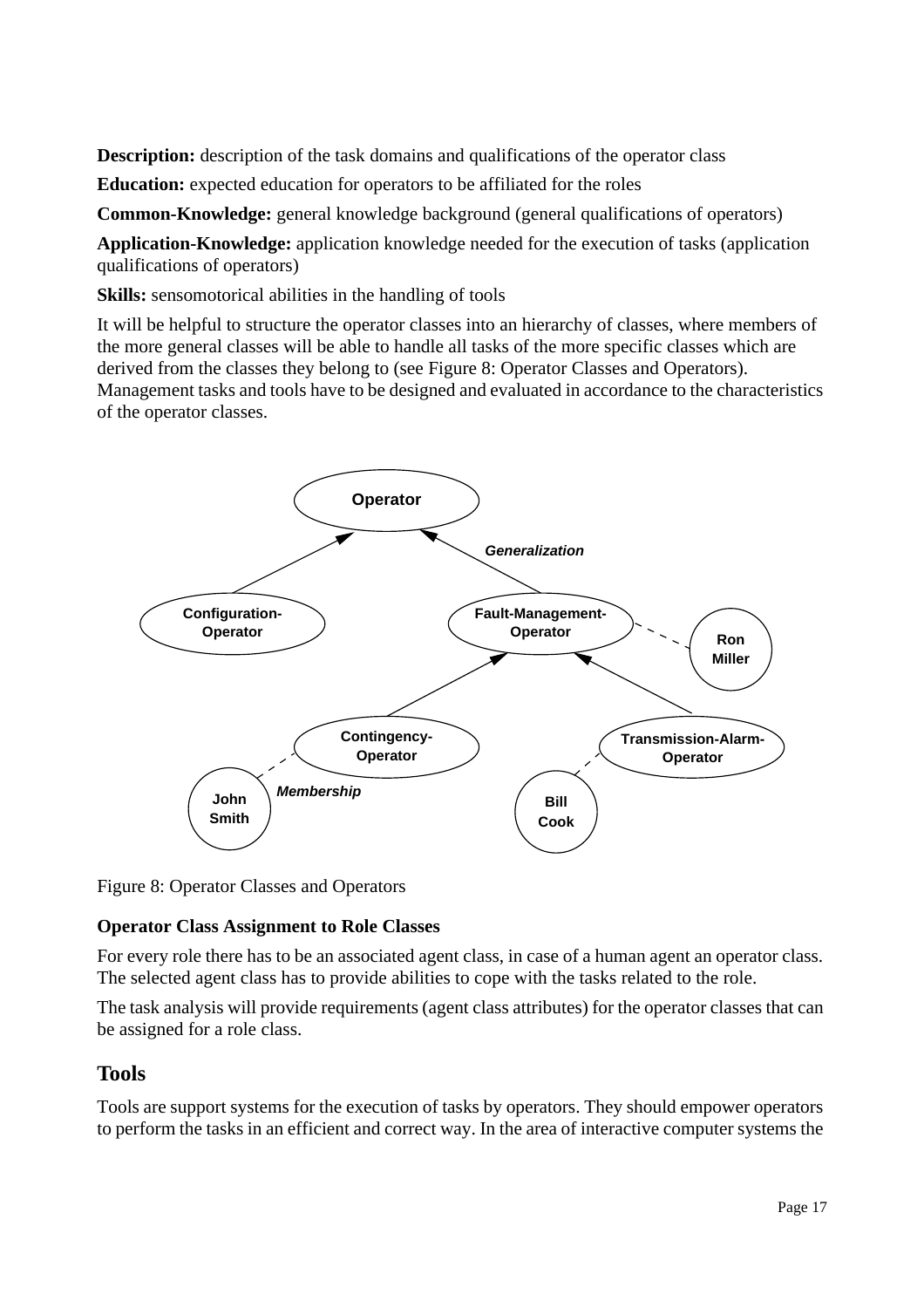tools will be whole application systems or dialogs within application systems.

Like in the case of tasks, roles, and agents, tools have to be structured into tool classes (e.g. alarmtable) and tool instances (e.g. equipment-alarm-table).

The definition, specification and implementation of specialized tools (tool classes) should be derived from the role classes, their associated task classes and the operator classes, i.e. tools should be defined quite late in the whole development process.

In many situations tools will be there before the roles, tasks and operators are specified. If this is the case and there is no chance to change or replace the tools, the roles, tasks and operator qualifications will be determined heavily by these tools. This will lead usually to management systems of minor quality and should be avoided, since the price of operating the system with these tools may be high and may even after a short period of operation be even higher than the cost for new tools.

The worst mistake which can be encountered commonly is, that new tools are designed before an analysis of tasks, roles and operators has been done, i.e. tools are designed without real application and organisation requirements.

Computer-based tools supporting the management of processes are sometimes called "management system" themselves, in the sense of systems to manage the process. Please note the more general meaning of "management system" incorporating at least application objects, tasks, roles, agents, and tools in this document.

In the area of telecommunication systems, management tools are structured in networks and are called the TMN (Telecommunication Management Network) [ITUM3000]. In other application context they are sometimes called decision support systems or process control systems [RasmussenGoodstein1985]. This framework can also be extended to the analysis and design of tools in general business areas, with no emphasis on supervision and control of dynamic systems.

# **System Functions**

Tools can be defined as sets of system functions each of them supporting the execution of a specific task by a user. Therefore the description of system functions can be viewed as a hierarchical decomposition of tools into sub-tools.

When we talk of system functions in respect to task analysis we always denote system functions from the operators point of view. These may not be necessarily equivalent to the system functions implemented in the system. For the operators tools provide specific perspectives or views to the system structure and the system functionality. By the visible system functions the operators perform operations to solve the tasks to be done.

This kind of more functional analysis may take place after the task analysis has been done to a certain extent. The definition of functions is tightly coupled with the concepts of abstraction and decomposition of the system resources to be managed (see corresponding sections in this paper).

#### **Tool Classes**

The following characteristics have to be defined for each tool class:

**Description:** general description of the tool and its purpose

**Tasks**: list of tasks to be supported by tool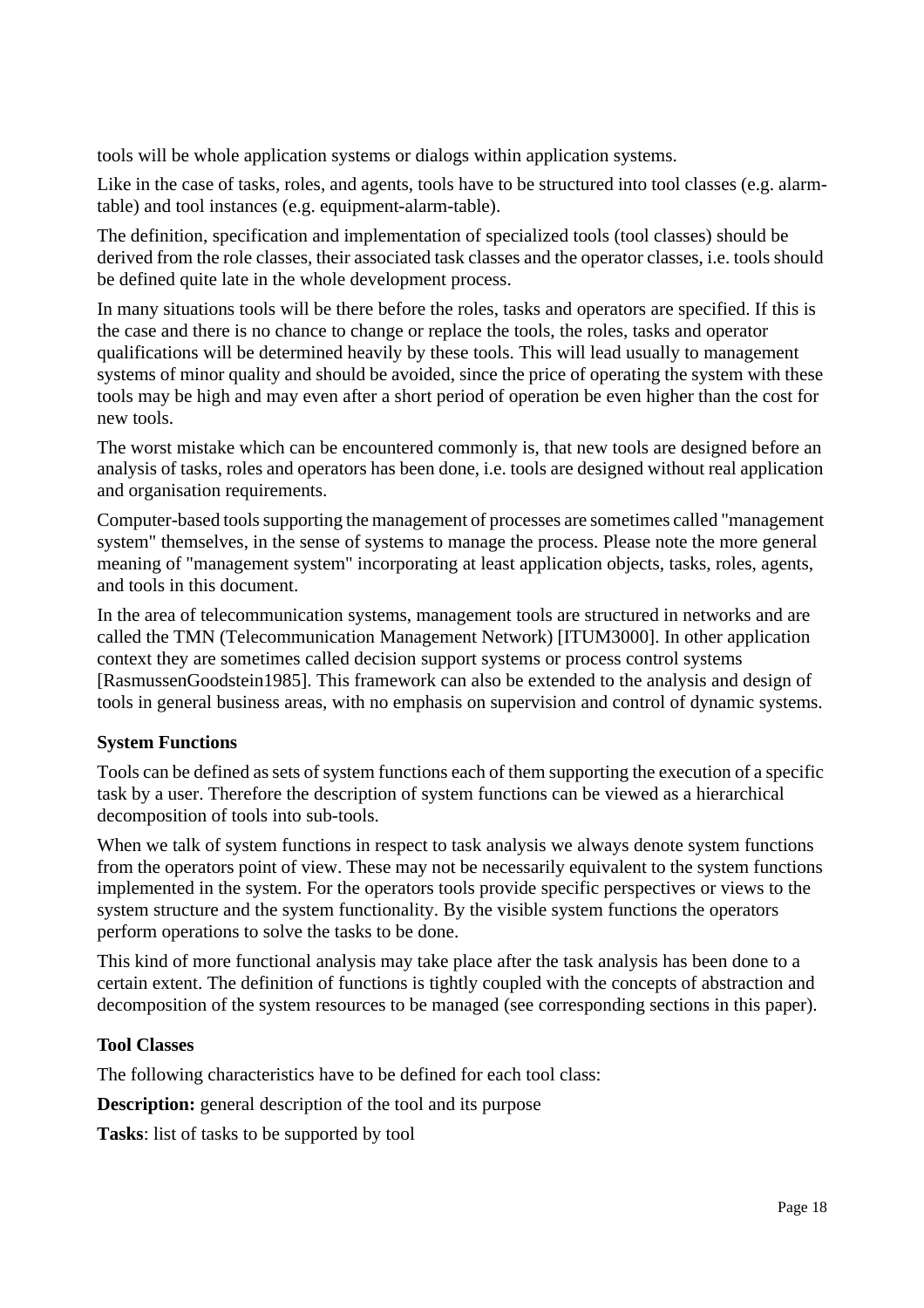**Pre-Tools:** predecessor tools (tools to be used before this tool)

**Input:** input needed to apply tool

**Post-Tools:** successor tools (tools to be used after this tool)

**Output:** output provided by tool

**Sub-Tools:** subordinate tools (tools to be used intermediately)

**Managed Resources:** managed resources (managed objects) to be presented or manipulated

**User Interface:** description of the rules for the system presentation and the way how actions have to be performed:

*this defines the look&feel of the interactive components of the management system the user interface is defined by the following concepts Dialogs, Information Coding and I/O-Devices*

**Dialogs**: syntactical rules of the user interface described as dialogs

*(e.g. window handling, menu handling, data exchange, printing, user queries, customization dialogs, help dialogs, history dialogs)*

**Information Coding:** description of presentation types and presentation characteristics

*(e.g. naming, fonts, colors, icons, graphics, layouts, keybindings, formats)*

**I/O-Devices:** description of the physical I/O-devices

*the physical characteristics of keyboard, mouse, screen and other input/output devices*

#### **Tool Class Assignment to Role Classes**

The assignment of tools to roles is predetermined by the provision of tools for the tasks the role has to perform. Therefore the tool assignment to roles will be done implicitly through the tool-task assignment.

Since usually many tasks will be performed by a role, the role's tools should not be just the sum of all tools that support these tasks. Instead of this, the tools should be optimized for the spectrum of all tasks to be performed. As a result of this optimization a tool environment should be created, where all task oriented tool classes are integrated.

Through the tool assignment to roles it may show up, that a role will be confronted with a large number of tools or with rather complex ones. This may have impact to the operator classes assigned to these roles or may result in a reallocation of tasks between several roles.

# **References**

[Dunckel1993] H. Dunckel et al. Kontrastive Aufgabenanalyse im Büro: Der KABA-Leitfaden, Volume 5 Mensch-Technik-Organisation. Teubner Verlag,Verlag der Fachvereine, Stuttgart, Zürich, 1993.

[Herczeg1994] M. Herczeg. Software-Ergonomie - Grundlagen der Mensch-Computer-Kommunikation. Addison-Wesley-Longman and Oldenbourg Verlag, Bonn, 1994.

[ITUX700] ITU. Management Framework for Open Systems Interconnection (OSI) for